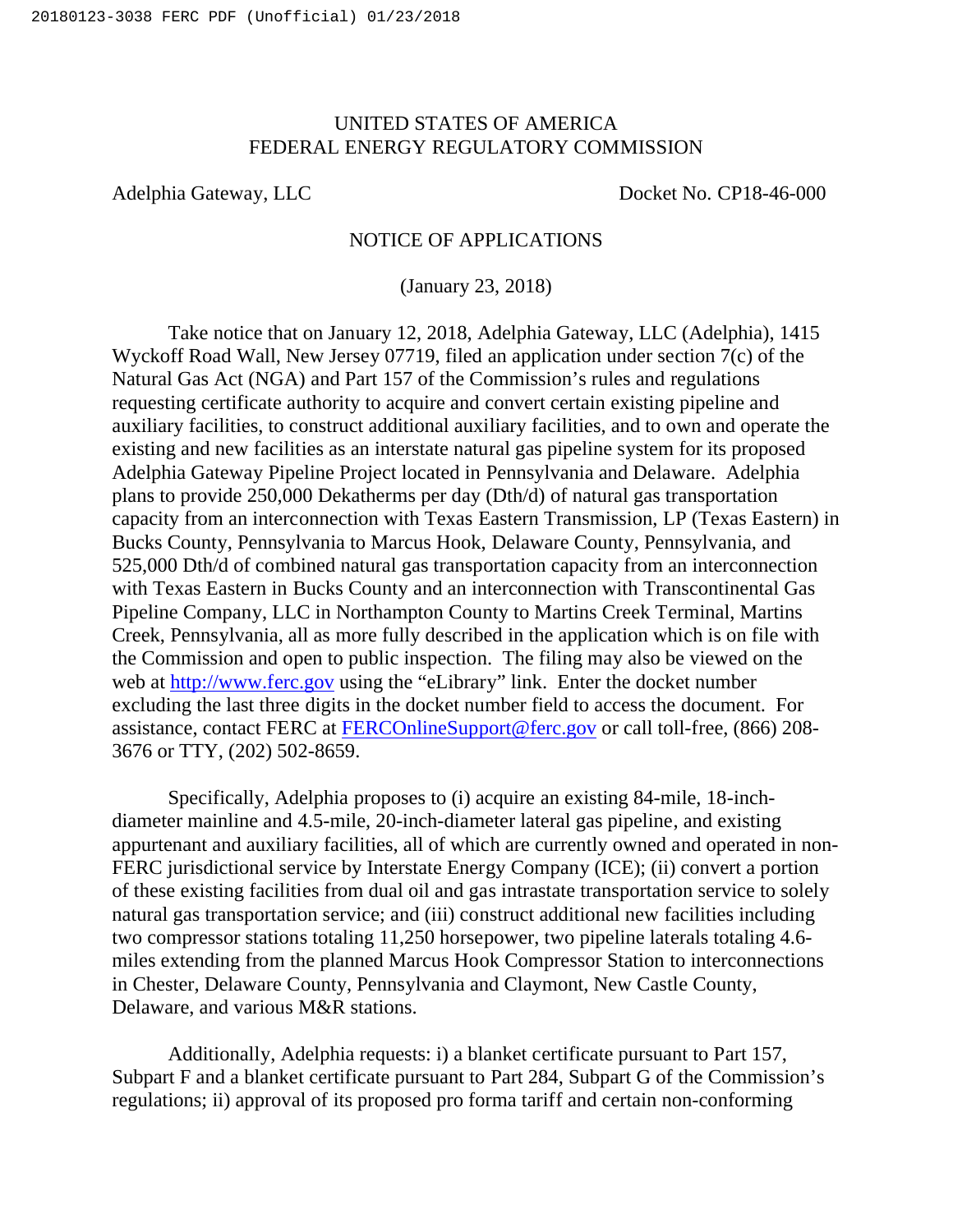Docket No. CP18-46-000 2

provisions in its firm service agreements with existing shippers on the IEC system; and iii) any such other authorizations and waivers as may be necessary from the Commission to allow Adelphia to undertake the activities described in its Application.

 Any questions regarding this application should be directed to William P. Scharfenberg, Assistant General Counsel, Adelphia Gateway, LLC, 1415 Wyckoff Road, Wall, NJ 07719, or call (732) 938-1134, or e-mail: WScharfenberg@NJResources.com.

Pursuant to section 157.9 of the Commission's rules, 18 CFR 157.9, within 90 days of this Notice the Commission staff will either: complete its environmental assessment (EA) and place it into the Commission's public record (eLibrary) for this proceeding; or issue a Notice of Schedule for Environmental Review. If a Notice of Schedule for Environmental Review is issued, it will indicate, among other milestones, the anticipated date for the Commission staff's issuance of the final environmental impact statement (FEIS) or EA for this proposal. The filing of the EA in the Commission's public record for this proceeding or the issuance of a Notice of Schedule for Environmental Review will serve to notify federal and state agencies of the timing for the completion of all necessary reviews, and the subsequent need to complete all federal authorizations within 90 days of the date of issuance of the Commission staff's FEIS or EA.

There are two ways to become involved in the Commission's review of this project. First, any person wishing to obtain legal status by becoming a party to the proceedings for this project should, on or before the comment date stated below file with the Federal Energy Regulatory Commission, 888 First Street, NE, Washington, DC 20426, a motion to intervene in accordance with the requirements of the Commission's Rules of Practice and Procedure (18 CFR 385.214 or 385.211) and the Regulations under the NGA (18 CFR 157.10). A person obtaining party status will be placed on the service list maintained by the Secretary of the Commission and will receive copies of all documents filed by the applicant and by all other parties. A party must submit 7 copies of filings made in the proceeding with the Commission and must mail a copy to the applicant and to every other party. Only parties to the proceeding can ask for court review of Commission orders in the proceeding.

However, a person does not have to intervene in order to have comments considered. The second way to participate is by filing with the Secretary of the Commission, as soon as possible, an original and two copies of comments in support of or in opposition to this project. The Commission will consider these comments in determining the appropriate action to be taken, but the filing of a comment alone will not serve to make the filer a party to the proceeding. The Commission's rules require that persons filing comments in opposition to the project provide copies of their protests only to the party or parties directly involved in the protest.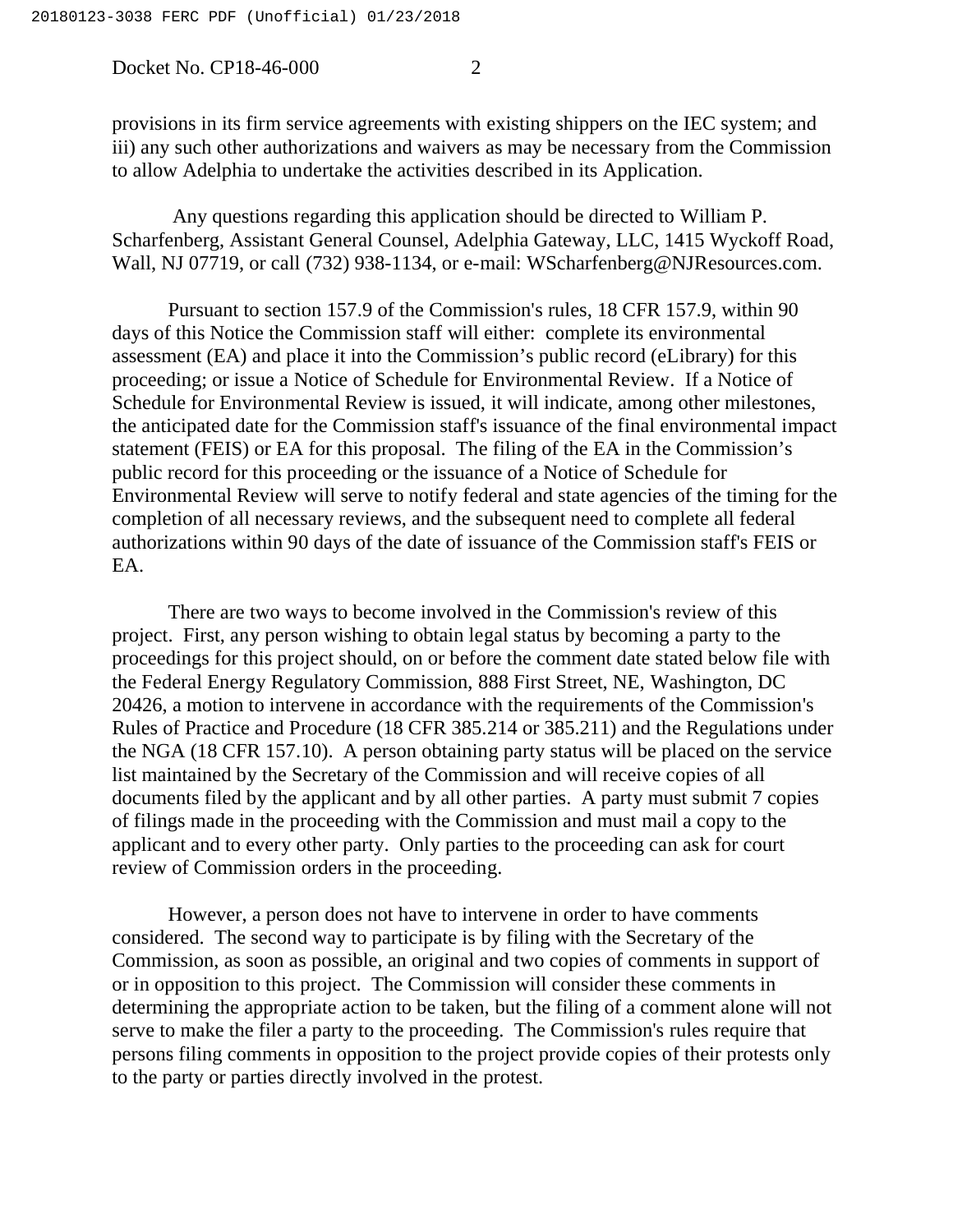Docket No. CP18-46-000 3

Persons who wish to comment only on the environmental review of this project should submit an original and two copies of their comments to the Secretary of the Commission. Environmental commentors will be placed on the Commission's environmental mailing list, will receive copies of the environmental documents, and will be notified of meetings associated with the Commission's environmental review process. Environmental commentors will not be required to serve copies of filed documents on all other parties. However, the non-party commentors will not receive copies of all documents filed by other parties or issued by the Commission (except for the mailing of environmental documents issued by the Commission) and will not have the right to seek court review of the Commission's final order.

The Commission strongly encourages electronic filings of comments, protests and interventions in lieu of paper using the "eFiling" link at http://www.ferc.gov. Persons unable to file electronically should submit an original and 5 copies of the protest or intervention to the Federal Energy regulatory Commission, 888 First Street, NE, Washington, DC 20426.

Comment Date: 5:00 pm Eastern Time on February 13, 2018.

Kimberly D. Bose Secretary